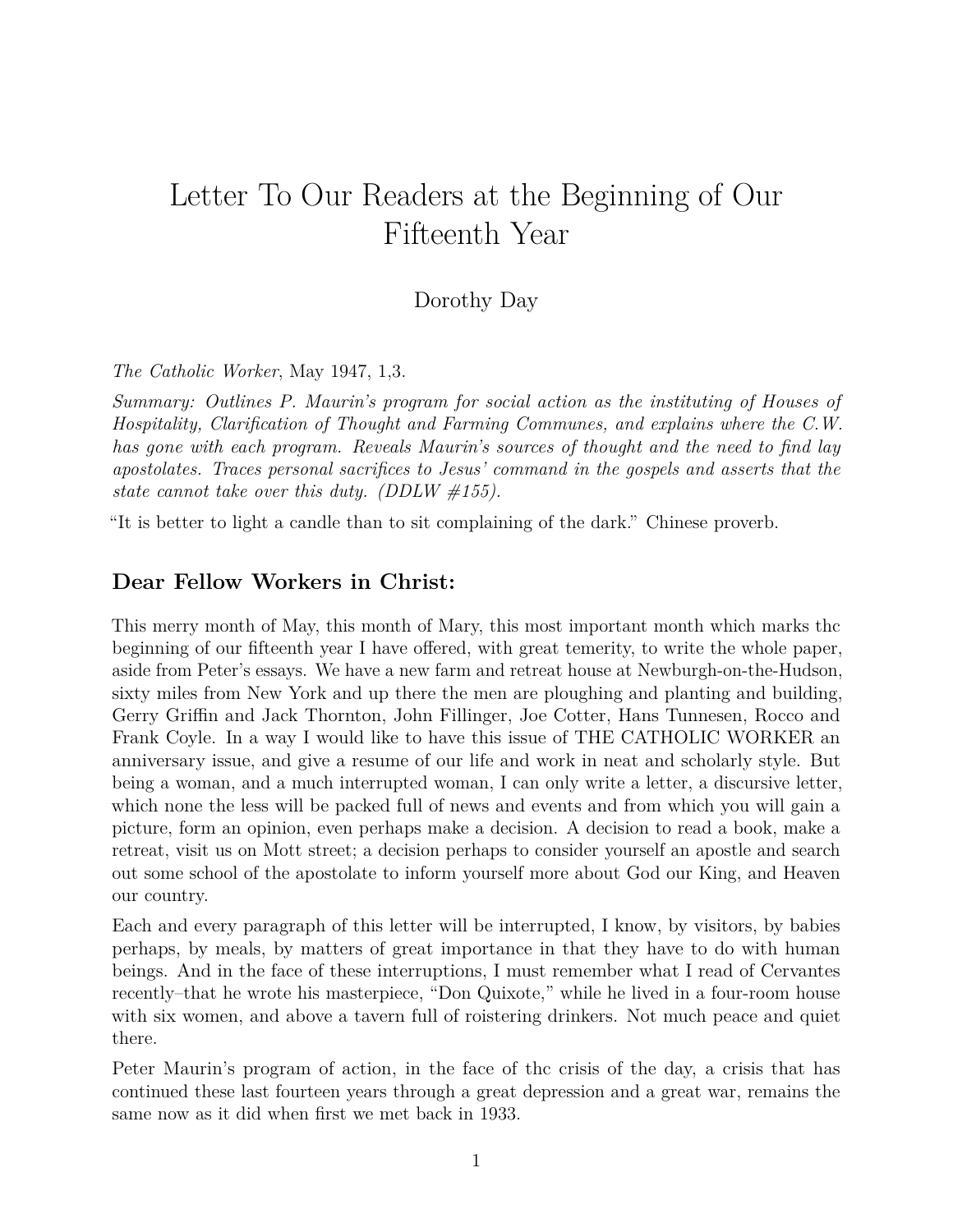- 1. To reach the man in the street with the social teachings of the church.
- 2. To reach the masses through the practice of the corporal and spiritual works of mercy, a personal sacrifice, which means voluntary poverty.
- 3. To build up a lay apostolate through round table discussions for the clarification of thought.
- 4. To found Houses of Hospitality for the practice of the works of mercy.
- 5. To found farming communes for the cure of unemployment. To solve the problem of the machine, for the restoration of property and the combating of the servile state: for the building up of the family, the original community, the first unit of society.

To form our minds, Peter brought us things to read, Chesterton and Belloc and Gill and Cobbett and Father Vincent McNabb, the encyclicals of the recent Popes, from Pope Leo XIII down to the present day. "Making the encyclicals click," he used to say with his bright and happy smile, at what he considered a happy phrase, something that would stick in the mind of the hearer. Peter is a Frenchman (for those of you who do not know him) and a peasant, and he has his own way of saying things.

He introduced to us Leon Bloy, the pilgrim of the absolute, and that great and terrible line of his, which converted the Maritains, "There is only one unhappiness, and that is–NOT TO BE ONE OF THE SAINTS." He showed us how Pope Pius XI called our attention in his encyclical on St. Francis de Sales, to the fact that we are all called to be saints, layman and religious, that this is our goal, union with God.

"If you have risen with Christ, seek the things which are above. Mind the things that are above, not the things that are of earth. For you have died and your life is hid with Christ in God." "Unless the seed fall into the ground and die, itself remaineth alone. But if it die it bringeth forth much fruit."

Peter quoted this encyclical on St. Francis de Sales, he quoted the beatitudes, he quoted the Sermon on the Mount. And these Ideas were afterward elaborated in the retreats given at Maryfarm, Easton, and are now being given at Maryfarm, Newburgh; retreats which emphasize man's dignity as the son of God, the supernatural motive, as the little way to God; the correlation of the spiritual and the material, making one's work coincide with one's faith as a Christian. All summer we will have these retreats at Newburgh, and after the retreats there will be discussions and work on the land, to raise the food for the breadline at Mott street.

This letter will be for our prospective readers, as well as for the 58,000 subscribers we now have throughout the world. So I will try to take up Peter's program point by point and tell what we have been doing these last fourteen years.

# **Reach All Nations, Reach All Men**

To reach the man in the street. "The workers of the world have been lost to the Church," Pope Piux XI is reported to have said to Canon Cardijn, international head of the Young Christian Workers. It is here that the apostolate of the WORD comes in, newspapers, leaflets,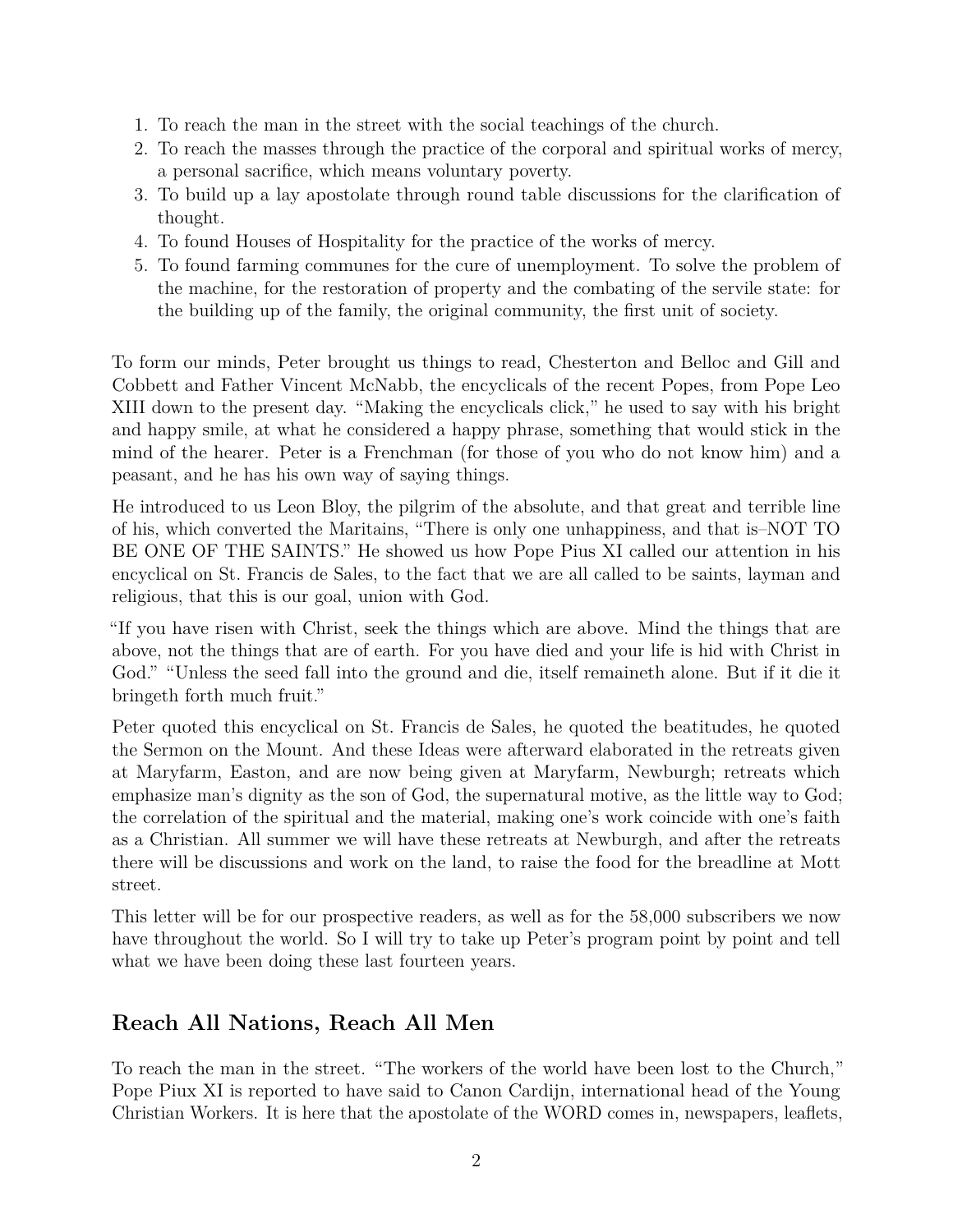magazines; THE CATHOLIC WORKER, a monthly, usually of eight pages, but now cut down on account of the paper shortage has been distributed from the very first in public squares, sold on street corners, distributed in front of meeting halls. At times the circulation which started at 2,500 went up to 150,000, at a time when labor was beginning to organize and there was a greater call for the paper for mass distribution.

At those times when such simple issues as the right of workers to organize into unions of their own choosing was at stake, it was very necessary to get out into industrial conflicts, in front of factories and on picket lines, to emphasize what the Popes have said in regard to the worker.

But there were also criticisms to make as to the acceptance by the unions of the industrial set up as it was, private enterprise, competition, industrial capitalism.

Frankly, our position was that we had better work against the whole order, work for decentralization, in some cases even for abolition of the machine and the assembly line where it definitely went against the best interests of man and his needs and his nature. Since the unions were organized more for wages and hours, rather than for mutual aid and indoctrination, very often what we have to offer in the way of a program did not interest them. Our point of view was foreign if not hostile at times. Often it is a matter of criticism that we have not continued work with unions as we did in 1933 through 1938. Frankly, it was because we were not interested in increasing armaments, big business, perpetuating the status quo, and working in many cases perhaps towards state ownership.

We must continue to protest injustice, bad working conditions, poor wages which are general now in face of the high cost of living; but our vision is of another system, another social order, a state of society where, as Marx and Engels put it, *"Each man works according to his ability and receives according to his need,"* Or as St. Paul put it, "Let your abundance, supply their want." Men are beginning to think of the annual wage, in the unions, but not the family wage. Usually it is "equal pay for equal work." But that holy Pope Pius XI, said we should work to deproletarize the worker, to get him out of the wage-earning class and into the propertied class, so that he would own his home, as well as his tools.

# **Join the Apostolate**

We must continue to get out into the highways and byways to distribute the paper even if it is not the food the man in the street wants. Religion is *morbid* to most people, and indeed it is a matter of dying to self, in order to live for God and one's neighbor. Religion has too long been the opium of the people, the opiate of the people. I forget how the jingle in the first issue of INTEGRITY ran, but the sense of it was this:

John Smith puts on his hat and goes to Church on Sunday, And John Smith goes to hell for what he does on Monday.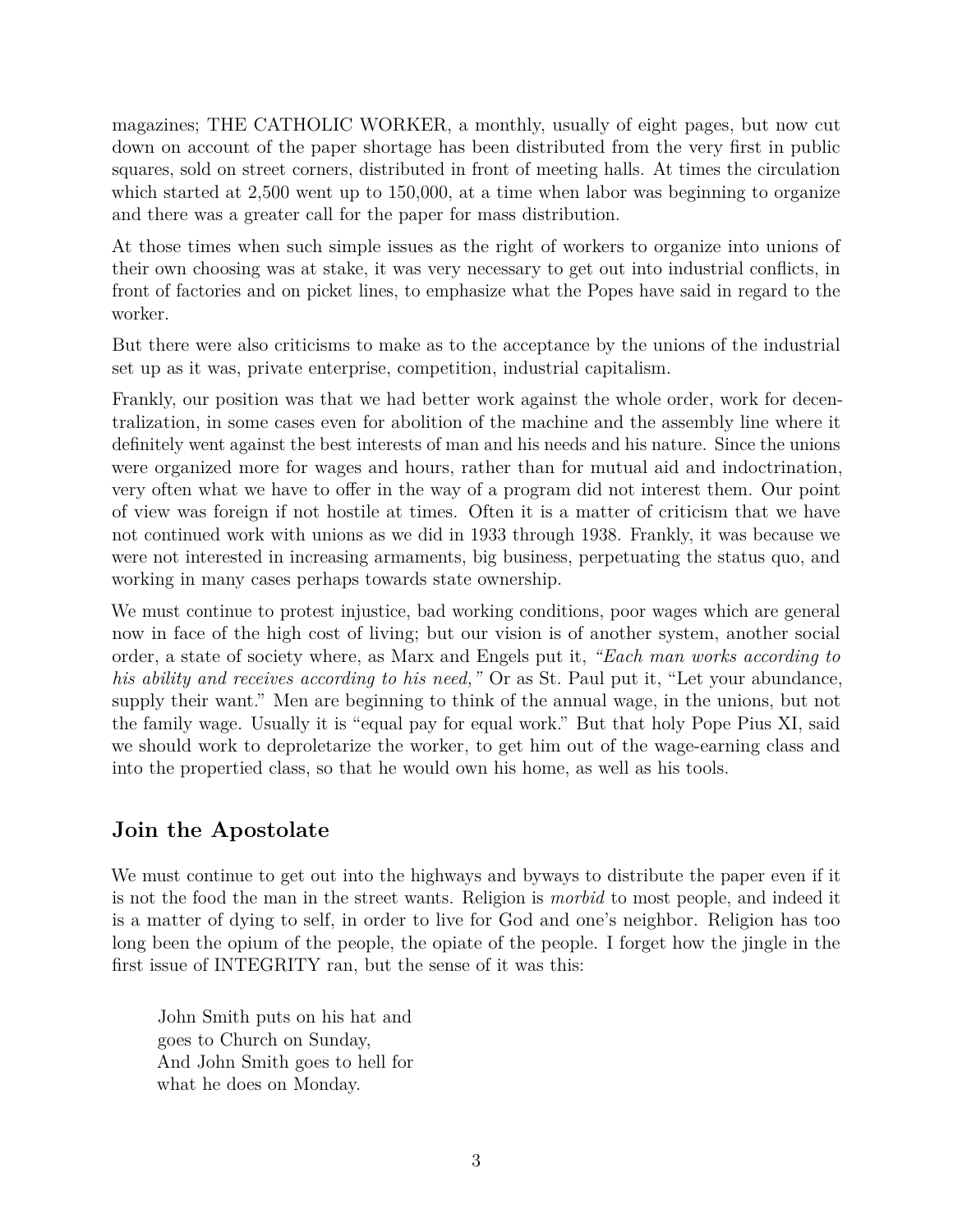Not Saturday night, mind you, when he may be taking surcease from care in some tavern, but for the work he engages in, whether it is the advertising business, or a fat job in the Rubber Company or Copper or Nickel Mines, or a Steamship company. We participate in the sin of others, we are all helping to make the kind of a world that makes for war.

Yes, let us get out into Union Square, along Forty Second street, in front of Madison Square Garden and distribute and sell THE CATHOLIC WORKER. We have been doing that for many years, but we need to do much more of it. As the older ones get tired (and Stanley has become a tired radical in this job of selling the paper), let the younger students and workers take over the job of being fools for Christ. One seminarian sold the paper all one summer for us. One rainy night when we were going into a CIO meeting there he was, standing in the downpour shouting READ THE CATHOLIC WORKER–THE ONLY THING THAT ISN'T ALL WET!

Big Dan used to call out (in opposition to Communist salesmen, who shouted, Read the Daily Worker), "READ THE CATHOLIC WORKER DAILY."

Leaflets, pamphlets, papers as well as more scholarly journals, are needed to reach the man in the street. Here is a letter which came last month: "We have been receiving a hundred CATHOLIC WORKERS a month and selling and distributing them in Columbus Circle. Do publish an appeal for more zeal on the part of Catholics in getting the Catholic message to the worker, to the poor, to the oppressed. There is a colored Catholic couple in Philadelphia and they would like a supply of fifty papers every month to distribute in their neighborhood."

Many an apostle has been found by selling Catholic literature on the street corner; he has been queried as to his positions and beliefs and has had to begin to study "to know the reason for the faith that is in him" in order to answer all the questions that are put to him. And many a time he just can't answer them and it's no use his trying.

# **Houses Needed For Hospitality**

*To reach the masses through the spiritual and the corporal works of mercy.* Of course getting Catholic literature around is performing quite a few of those tasks. It is *enlightening the ignorant and counseling the doubtful, comforting the afflicted*, and you might even say that walking on a picket line is doing these things too, as well as *rebuking the sinner*. But when we talk of the works of mercy, we usually think of feeding the hungry, clothing the naked, and sheltering the homeless.

We have had to do them all even to *burying the dead*. One does not necessarily have to establish, run, or live in a House of Hospitality, as Peter named the hospices we have been running around the country, in order to practice the works of mercy. The early Fathers of the Church said that every house should have a Christ's room. But it is generally only the poorest who are hospitable. A young college graduate hitchhiking across the country during the depression (he was trying to make up his mind about his vocation) said that the only place he found hospitality was among the Negroes and the Mexicans. Certainly priests' housekeepers did not extend any. He met so much misery and starvation even, that when he reached Los Angeles he finally started a House of Hospitality there, and in that house he met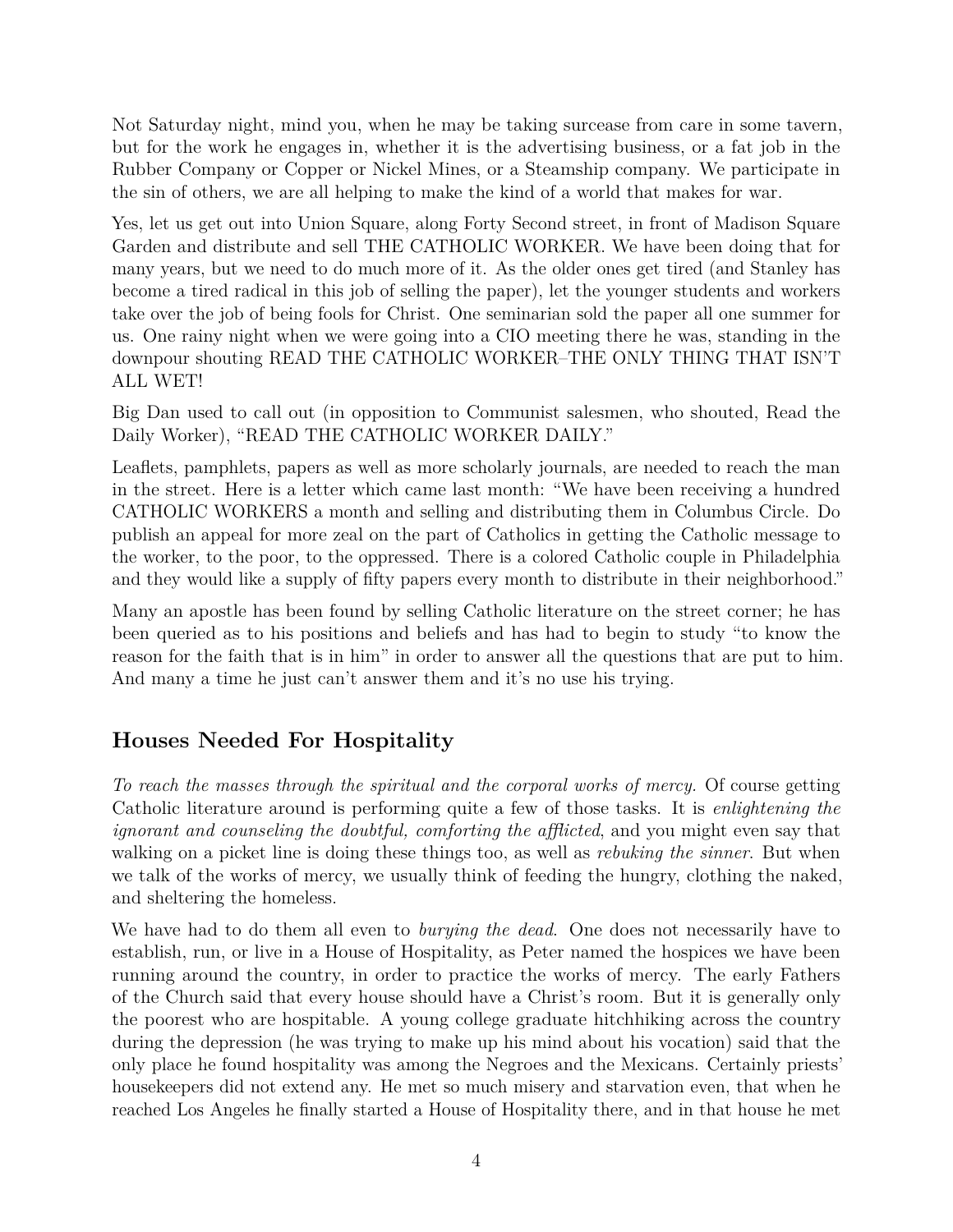with so many impossible cases that he turned more and more to the spiritual weapons, and now he is a priest, with the most powerful weapons of all in his hands.

Every house should have a Christ's room. The coat which hangs in your closet belongs to the poor. If your brother comes to you hungry and you say, Go be thou filled, what kind of hospitality is that? It is no use turning people away to an agency, to the city or the state or the Catholic Charities. It is you yourself who must perform the works of mercy. Often you can only give the price of a meal, or a bed on the Bowery. Often you can only hope that it will be spent for that. Often you can literally take off a garment if it only be a scarf and warm some shivering brother. But *personally*, at a *personal sacrifice*, these were the ways Peter used to insist, to combat the growing tendency on the part of the State to take over. The great danger was the State taking over the job which our Lord Himself gave us to do, "Inasmuch as you did it unto one of the least of these my brethren, you have done it unto me."

Of course husbands must be considered, and wives must be considered, and children. One must look after one's own family it is true. But Fr Coady said once, "We can all do ten times as much as we think we can do."

Right now we have two Houses of Hospitality in Detroit, the St. Martha House and the St. Francis House. In Cleveland there is the Martin de Porres House. In Pittsburgh, there is the St. Joseph House of Hospitality which was started by our group, (the Bishop gave the use of a huge orphanage) and is now run by Father Rice and Joseph Lenz. In Harrisburg there is the Martin de Porres House. In Philadelphia, the House of Christ the Worker. In Rochester, St. Joseph's House of Hospitality for men and the Martha flat for women.

In the past there have been houses in Seattle, Sacramento, San Francisco, Los Angeles, St. Louis, Milwaukee, St. Paul Minneapolis, Chicago, South Bend, Toledo, Troy, Buffalo, Boston, Washington, Baltimore, New Orleans, etc., but when the depression ended with the war boom, and there were again jobs for all, many of the houses closed. Of course there is always a need for such centers. There are always the lame and the halt and the blind. There are always the poor we will always have with us, as our Lord said. There are always those coming out of hospitals, mental asylums, jails, etc. There is the wayfarer that needs to be sheltered for a night and those who come and stay a lifetime and finally need to be buried. The war took many of our young men into the service, into conscientious objector camps, into the medical corps, into jails, and they were the ones who ran the houses and performed the works of mercy. There were only four houses for women and of those two are still going; the Harrisburg house is a family center, to take care of the Negroes in the Seventh Street district in the shadow of the capital.

# **Unpremeditated**

At one time a thousand a day were fed in New York, probably more. Now there are perhaps four hundred or five hundred. The house is always filled (we have 36 rooms and two stores) but the line is smaller. We started fourteen years ago by inviting whoever came along to dinner. Many of our workers were recruited in that way. By the time three years had passed we were given the use of 115 Mott street and the line began to stretch around the block. We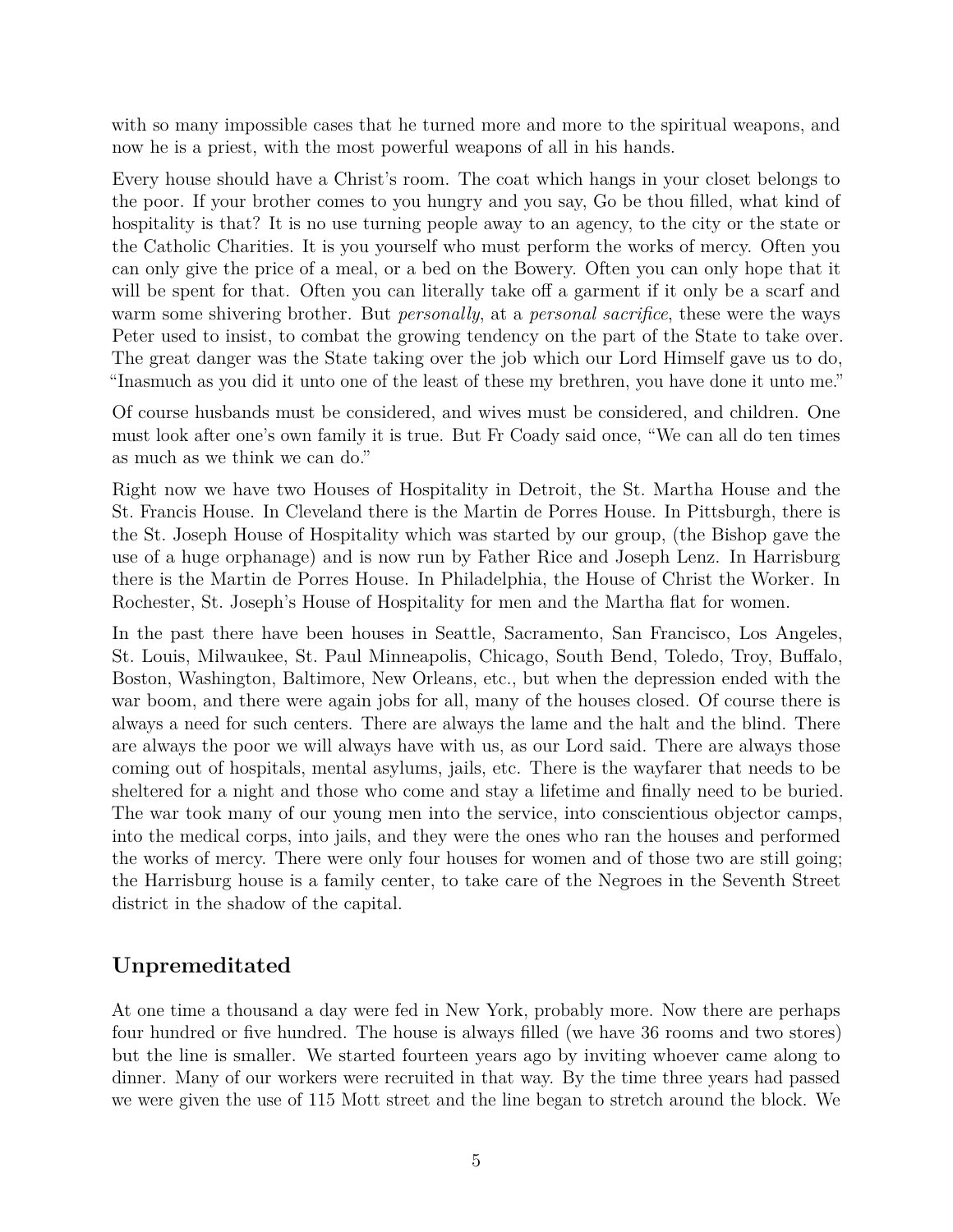never contemplated starting a BREAD LINE. All Peter had ever talked about were Houses of Hospitality and he had hoped that there could be craft shops, and discussion centers and libraries, and perhaps a chapel, and that these houses would be little cells of Christian living, radiating peace and brotherly love. But the evil of the day, the poverty in our rich country, the unemployment in the age of the machine was so great, and the disability, mental and physical, so appalling, that our houses grew and the lines grew with them.

But Peter never grows discouraged. "Discouragement is a temptation of the devil," he would say "We must make the kind of society where people find it easier to be good," he would add very simply.

### **Clarification Thru Discussion**

Round Table discussions go on everywhere, when two or three gather together. Perhaps there is too much of it in an informal way, and not enough of it in a formal way. We have regular Friday night meetings, when speakers come and present a point of view lead in a discussion, or give a spiritual conference. There are discussions when visitors gather together, and whole groups, classes from seminaries, colleges and schools come together to ask questions and to enter into controversy. There are the retreats at Maryfarm, which in the past have been glimpses of heaven to a great many, an enlightenment, a conversion, a time of peace and study and rest.

Peter used to enter upon discussions on street corners, over restaurant tables, in public squares, as well as in the office, at all times of the day and night. He believed in catching people as they came, and often the discussions would go on all night. One is reminded of St. Paul who talked so long that the young man fell off the window seat out of the open window, and was picked up for dead; St. Paul had to revive him. And St. Catherine of Sienna, it is said, talked until she put people to sleep and then woke them up to listen some more. But Peter can talk and discuss no longer. He is over seventy, and his mind is tired and his memory bad. He has been a great leader, and his writings still inspire. And now significantly enough, many young people all over the country are trying to put into effect his ideas, both in publishing, in running centers of training, in establishing themselves on the land and here these discussions are being continued. If you cannot find enough people around Mott street to talk to about these ideas, and books that Peter has recommended, one can go to John Straub or Walter Marx in Washington or the Center for Christ the King at Herman, Pennsylvania, or to Loveland, Ohio where there are a number of families, as well as the great school of the apostolate for women, THE GRAIL. Or there is a center at Brookfield, Conn., where there are four families on the land. Everywhere, the discussions started by Peter, are going on. The candle he has lit has been lighting many another candle and the light is becoming brighter.

# **Farm Centers Are Small Beginnings**

There are these centers and other farms too around the country which are centers of the lay apostolate, though not the communal farm that Peter envisaged at a time when unemployment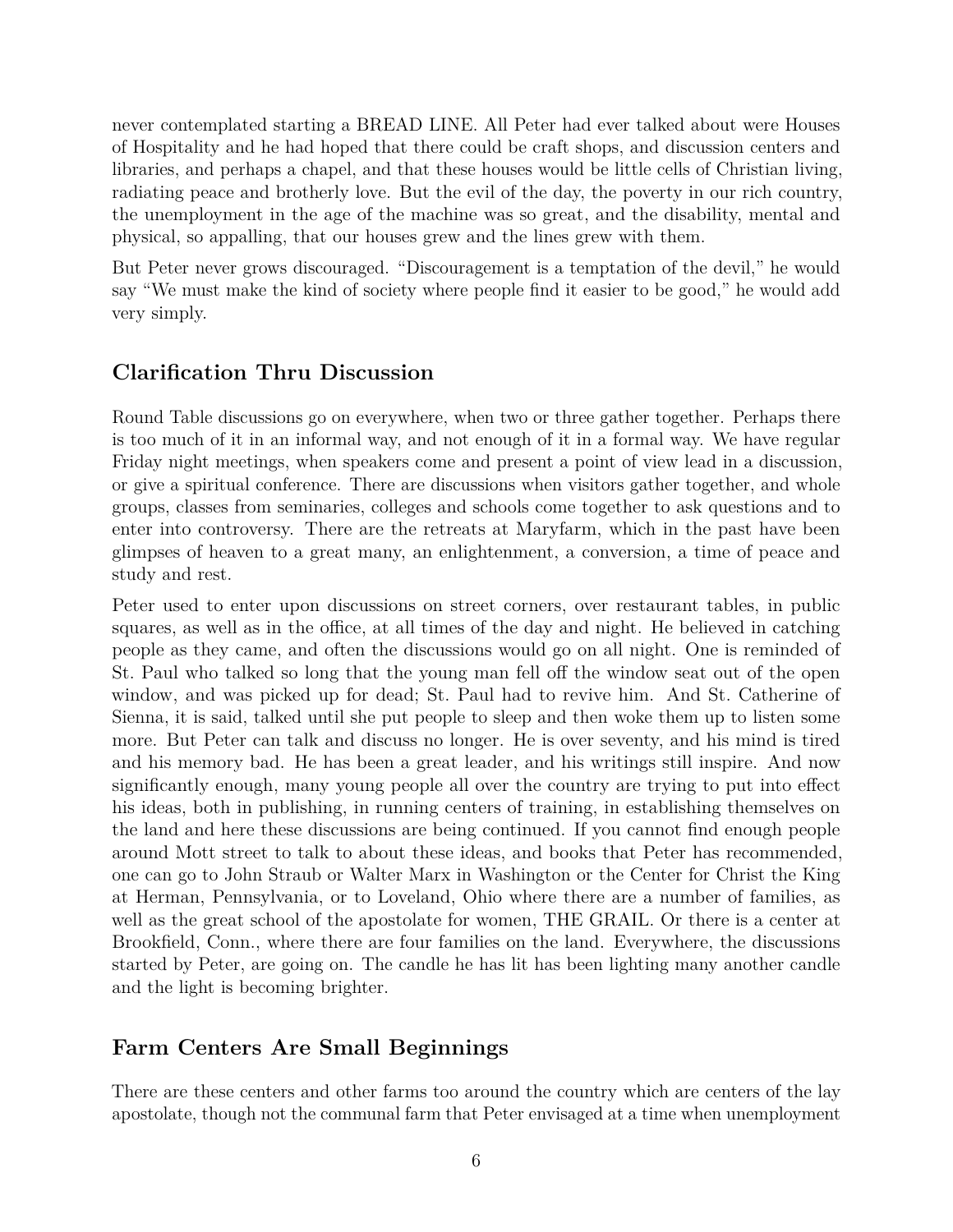was the tragedy of the day, and man had neither work nor bread. There is a Catholic Worker farm at Lyons, Michigan where Louis and Justine Murphy live, and another Catholic Worker farm at Upton, Mass., where the O'Donnell and the Paulson family live. Frank manages the St. Leo shop there and Carl Paulson and Mary make stained glass and do wood carving etc. Both farms are called St. Benedict's Farm. There are nine children at the Massachusetts farm. There is Our Lady of the Wayside Farm at Avon, Ohio, where Bill and Dorothy Gauchat live with their three children and are taking care of a little crippled baby (who cannot live) whose parents cannot care for it. This farm helps provide food for the House of Hospitality Bill manages in Cleveland.

Now there is Maryfarm, Newburgh, which is connected with 1l5 Mott street, and which we hope will soon be self sustaining, and not only self sustaining, but helping to feed the breadline at Mott street. We will be having retreats there during the summer, and it will be delightful to go by way of boat up the Hudson, a slow trip, but a fitting approach to a week of prayer and study. You can get there quickly by New York Central to Beacon in an hour and a half, then take the ferry to Newburgh and a bus to Coldenham for ten minutes or so. You ask to be let off on Route 17K at the Catholic Worker Farm which is opposite the Sunnybrook Fruit Farms. We have had our first retreat already, Easter week, dedicated to rejoicing.

This is a brief summary of the Catholic Worker and its aims and purposes in the lay apostolate. Often people ask us what is the keynote of Peter's message, and one could say at once, without hesitation, POVERTY. It is what sets him apart, it is what distinguishes him from the great mass of the teachers of the day. In a time when we are living in an acquisitive society, Peter Maurin is THE POOR MAN.

Last month there was a sensational story in all the New York papers, and probably reprinted all over the country, about two brothers, Langley and Homer Collyer, who were misers and accumulators and who met with a horrible end. On receipt of a telephone call, police broke into a house on upper Fifth Avenue in the Harlem section, a four story house which in this housing shortage could have been converted into homes for four families. They found Homer, who had been blind and helpless, dead from starvation. His brother had disappeared. The house was so filled with junk that Langley had had to tunnel his way through to go in and out of the house to make their few purchases. In fear of intrusion, he had made booby traps with hundreds of pounds of old iron ready to fall on whoever threatened their privacy. One of these booby traps caught Langley who smothered to death within a few feet of his blind brother, who on account of the junk, could not reach either his brother or the window to call for help.

He slowly starved to death, while listening to the rats feeding on the corpse of Langley a few feet away.

This story seems to me a vision of hell, a very literal and appalling sample of the hell that awaits the acquisitive, the greedy, the accumulators, the seekers after markets, wealth, power, prestige, exclusiveness, empire, dominion, of everything opposed to the common good. Here were two old men who epitomized to the nth degree suspicion and hatred of their fellows and a desire to gather together to themselves, everything they could lay their hands on. "They were worth \$100,000" the newspapers reported. What a strange use of words! They spent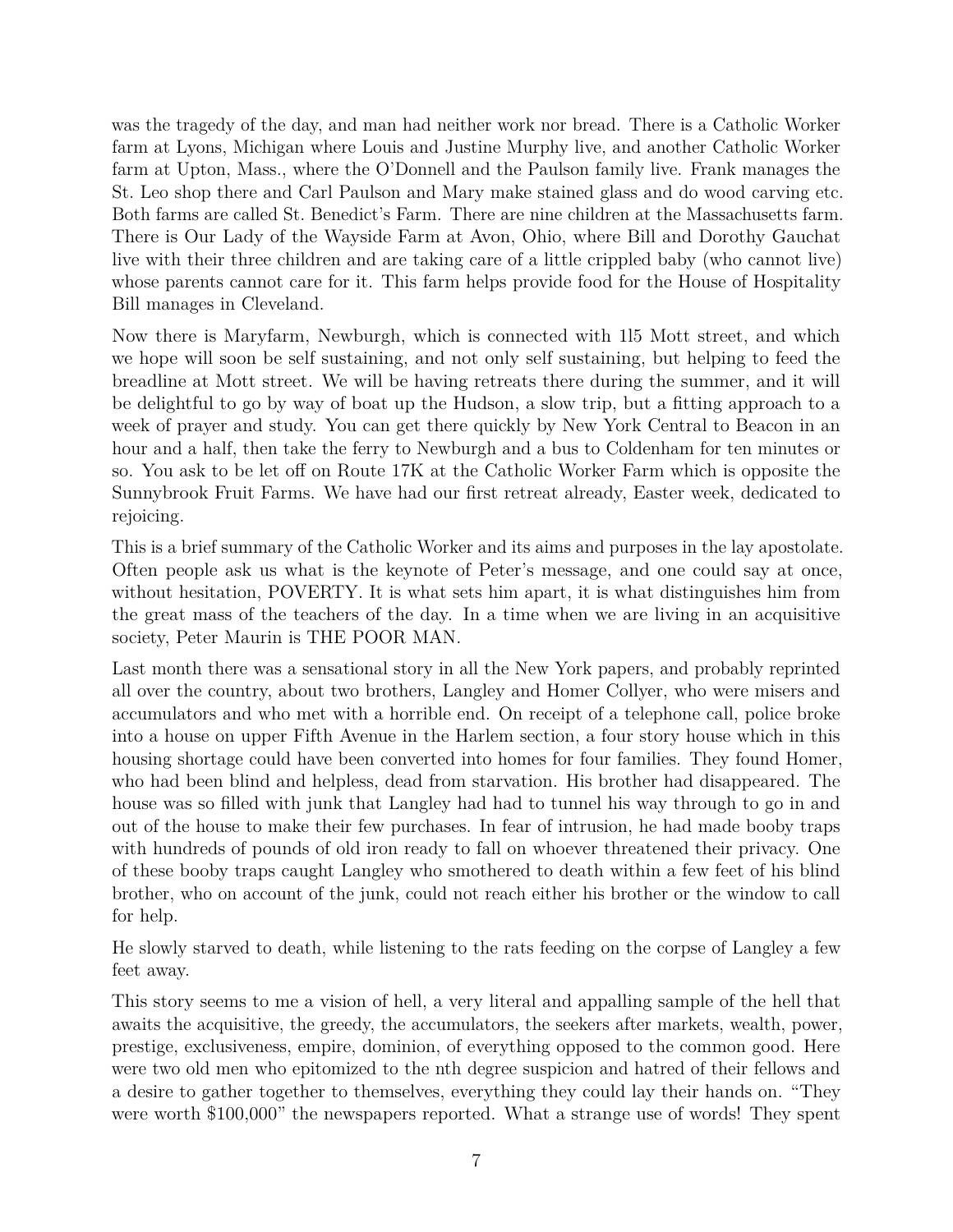little. Among the things they collected were six grand pianos, dismantled cars, babies' cribs.

Peter, on the other hand has accumulated nothing in this life. He has nothing but the suit on his back, the shoes on his feet. He has lived on Bowerys and Skid Roads all his life, not believing that his dignity needed to be maintained by residence at a decent address, or by stopping at a good hotel. To reach one's fellows by the practice of the works of mercy, AT A PERSONAL SACRIFICE,– this meant embracing voluntary poverty. Voluntary poverty as a means to an end, to publish a paper, to put out leaflets, to live on the land, to serve one's fellows. He has lived these ideas.

And so when people ask us how we get the funds to run Houses of Hospitality, to feed the hungry, clothe the naked, shelter the homeless, care for the sick and bury the dead we can only reply that our own wages are a penny a day and that by living in common we have enough to care for our brothers. The paper costs a cent a copy, or twenty-five cents a year. Many people send more. When our bills pile high, we send out an appeal, and usually this must be done twice a year, spring and fall, on St. Joseph's day in March and St. Francis Day in October. Always we get just enough to carry on. When there is some extraordinary project in view like the new farm at Newburgh, we made an especial appeal for that. Ask and you shall receive. That is, if the Lord wants you to have it. "I have no need of your goods," He has said, through the psalmist, and one of the ways we may know if it is God's will that we carry on this work, is by the response to our appeals. If He wants the work done, He will send the means to do it.

# **Light and Warmth Means Love**

All this is set forth to show the validity, the vitality of Peter Maurin's ideas, of his vision. They said of the early Christians, – "SEE HOW THEY LOVE ONE ANOTHER" and we have seen in Peter's poverty how this love could be expressed, to live with the poor, to work with the poor, and to love the poor. And how great and wonderful thing is this love which makes all work joyful and all burdens light. "Love is the fulfilling of the law." And HELL Bernanos says, is not to love any more.

That love is not a matter of emotion, but a matter of the will, a matter of preference, one soon learns in work like this. To love your neighbor, to love your enemy, who only yesterday was your neighbor your ally, and now has become an enemy. Or so they say.

And what does this love mean in regard to Russia for instance?

# **What Is Our Stand on Russia?**

We are fighting principalities and powers, not flesh and blood, and the Russians are our neighbors, our brothers in Christ, and not just a world power seeking empire. We are inclined to look upon the small nations as having much more to say, these days, and much clearer judgment than the mighty powers in the UNO. We are for disarmament and the outlawing of the atomic bomb, even if we die for it, even if we are deceived in the integrity of our brothers.